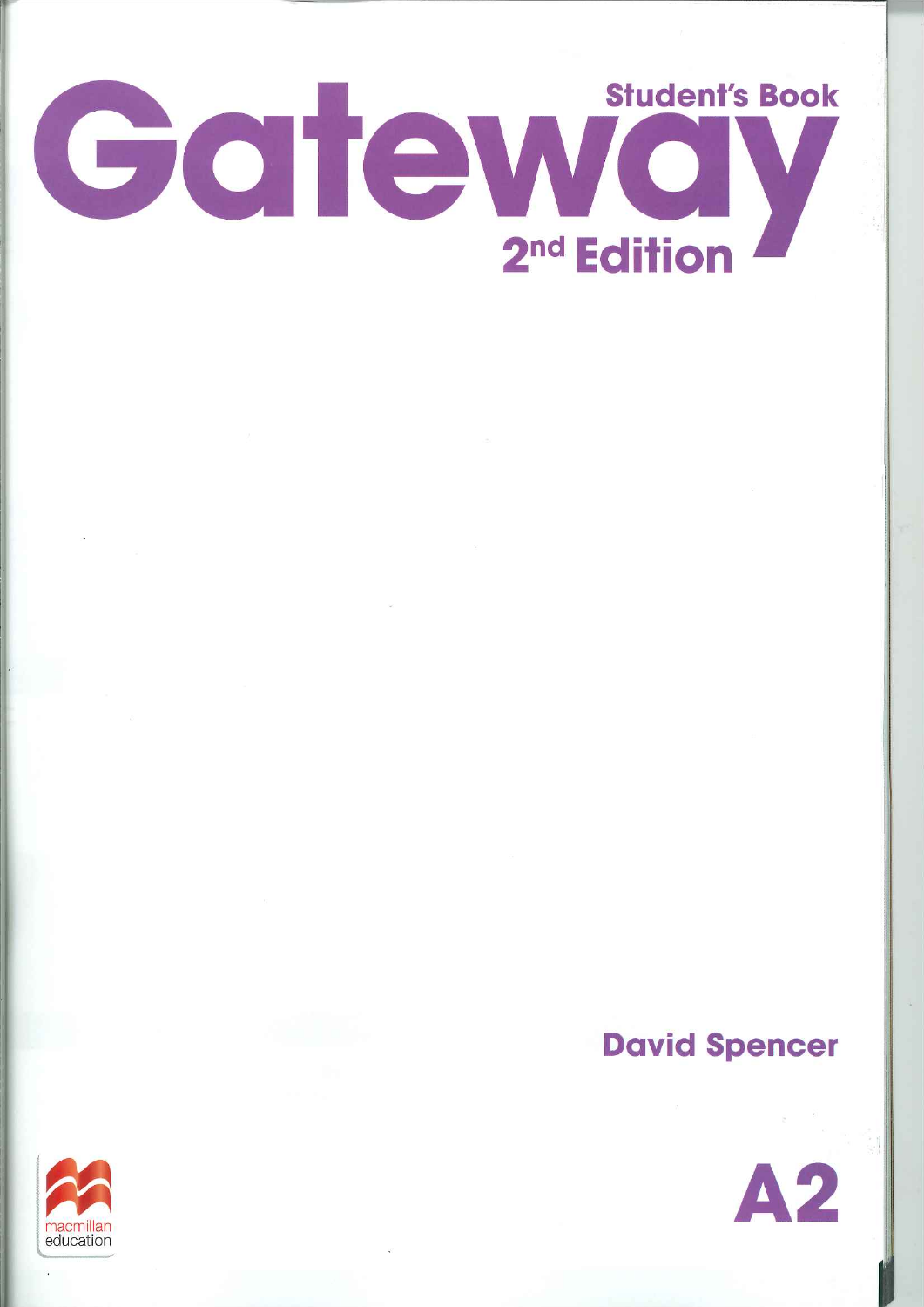





Vocabulary Classroom objects . Colours . Countries and nationalities Days, months and ordinal numbers . The family . Basic descriptions to be « Subject pronouns and possessive adjectives have got « Possessive's » Demonstrative pronouns

 $\tilde{\mathcal{G}}$  $\mathcal{L}$ j.

|                   |                                        | Voedbulary Q <sup>er</sup>                                                     | <b>Reading</b>                                                                                        | Grammar<br>(و)                                                                                                                    | Life skills                                                 |
|-------------------|----------------------------------------|--------------------------------------------------------------------------------|-------------------------------------------------------------------------------------------------------|-----------------------------------------------------------------------------------------------------------------------------------|-------------------------------------------------------------|
| ص<br><b>S</b>     | li's my life<br>p14                    | The school day<br>Free-time activities<br>Places to go in a<br>town            | ▷ The BRIT School<br>Teenage stress<br>An informal email                                              | <b>B</b><br>Besent simple<br>affirmative and negative<br>Prepositions of time<br>Adverbs of frequency<br>Present simple questions | Personal<br>well-being:<br>Dealing with stress              |
| Unit <sub>2</sub> | Around the<br>house<br>p26             | Rooms<br>Household objects<br>and furniture<br>Jobs around the<br>house        | $\triangleright$ Inside the White<br>House<br>To save the planet,<br>begin at home!<br>My dream house | سينتم<br>There is/There are<br>Prepositions of place<br>Present continuous<br>Present simple and<br>present continuous            | The world<br>around you:<br>Making your house<br>green      |
|                   | $\sqrt{ }$ Gaieway to exams: Units 1-2 | <u> 1988 </u>                                                                  |                                                                                                       |                                                                                                                                   |                                                             |
| Unit <sup>5</sup> | Fiiness<br>fanatics<br>p40             | Parts of the body<br>Physical activities<br>Sports                             | $\triangleright$ Cliff-diving<br>Fitness blog and<br>article<br>Club<br>announcements                 | 裣<br>can/can't<br>Adverbs of manner<br>have to/don't have to,<br>must/mustn't                                                     | Physical<br>well-being:<br>Designing a fitness<br>programme |
| UDDE              | Tourist<br>information<br>p52          | Countries and<br>nationalities<br>Words connected<br>with tourism<br>Transport | $\triangleright$ Tourist graffiti<br>How to start a<br>business<br>A postcard                         | Past simple of<br>to be<br>Past simple of can<br>Past simple affirmative<br>(regular and irregular<br>verbs)                      | Autonomy and<br>enterprise:<br>Developing a<br>product      |
|                   | $\sqrt{}$ Coleway to exams Units 8-4   | 1064                                                                           |                                                                                                       |                                                                                                                                   |                                                             |
| <b>Gillip</b>     | Great<br>works<br>p66                  | Places of work<br>Jobs and work<br>Culture and work                            | $>$ Becoming a<br>best-selling author<br>The power of<br>reading<br>A story                           | <b>ES</b> Past simple<br>negative<br>Past simple questions<br>and short answers<br>Past continuous                                | Art and culture:<br>Getting the<br>reading habit            |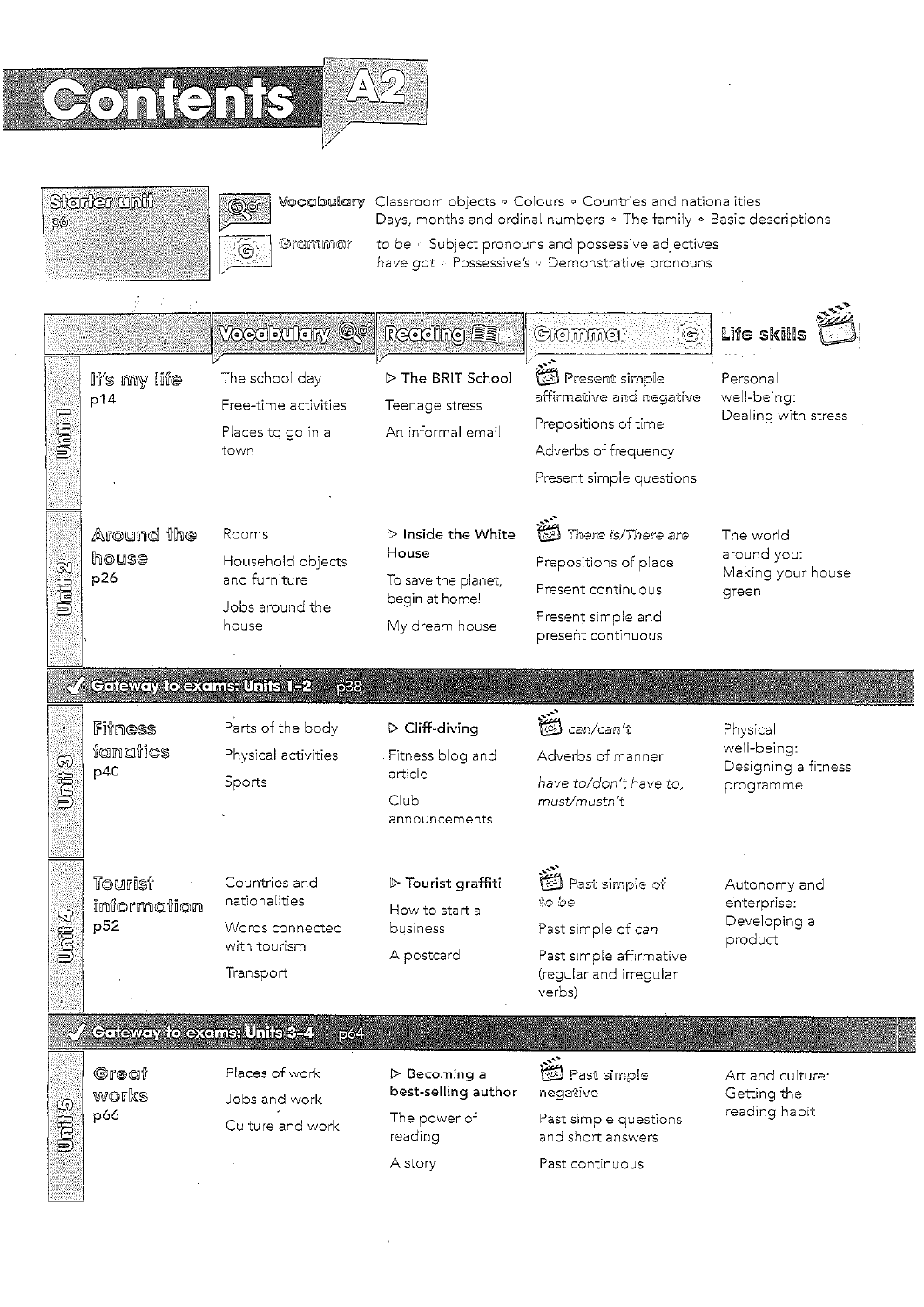Speaking The alphabet and spelling . Classroom expressions . Saying hello . Telling the time

| <b>Listening</b>                                                                      | <b>TO SPECIFIC</b><br><u>EXT.</u>                                   | Willing                                                                    | <b>Exem suecess</b>                                                         |
|---------------------------------------------------------------------------------------|---------------------------------------------------------------------|----------------------------------------------------------------------------|-----------------------------------------------------------------------------|
| $\triangleright$ Free-time activities<br>Talking about stress<br>Introducing yourself | > Introducing yourself<br>Comparing schools<br>Free-time activities | $\triangleright$ An informal email<br>A video message or<br>informal email | Reading: True/False/<br>Not Mentioned<br>Listening: Matching                |
| $\triangleright$ Everyday dialogues<br>Saving energy<br>Speaking on the phone         | ▶ Speaking on the phone<br>Famous homes<br>Describing rooms         | $\triangleright$ A description of a house<br>A leaflet                     | Use of English: Multiple-<br>choice cloze<br>Writing: Checking your<br>work |

## $\triangleright$  Sepak Takraw Exercise habits Asking for information

▷ Edinburgh

product

A presentation of a new

Talking about a holiday

 $\mathbf{r}$ 

 $\triangleright$  Asking for information Dangerous sports You and sports

 $\triangleright$  Talking about a holiday

Your opinion on graffiti

Tourism

# $\triangleright$  An announcement A fitness programme

 $\triangleright$  A postcard

A presentation

### Reading: Multiple-choice Speaking: Information exchange

Listening: True/False/ Not Mentioned

Speaking: Talking about past events

 $\triangleright$  Charles Dickens Getting the reading habit Talking about a past event

 $\triangleright$  Talking about a past event Being a professional writer Culture and work

 $\triangleright$  A story A poster

Reading: Matching Listening: Completing notes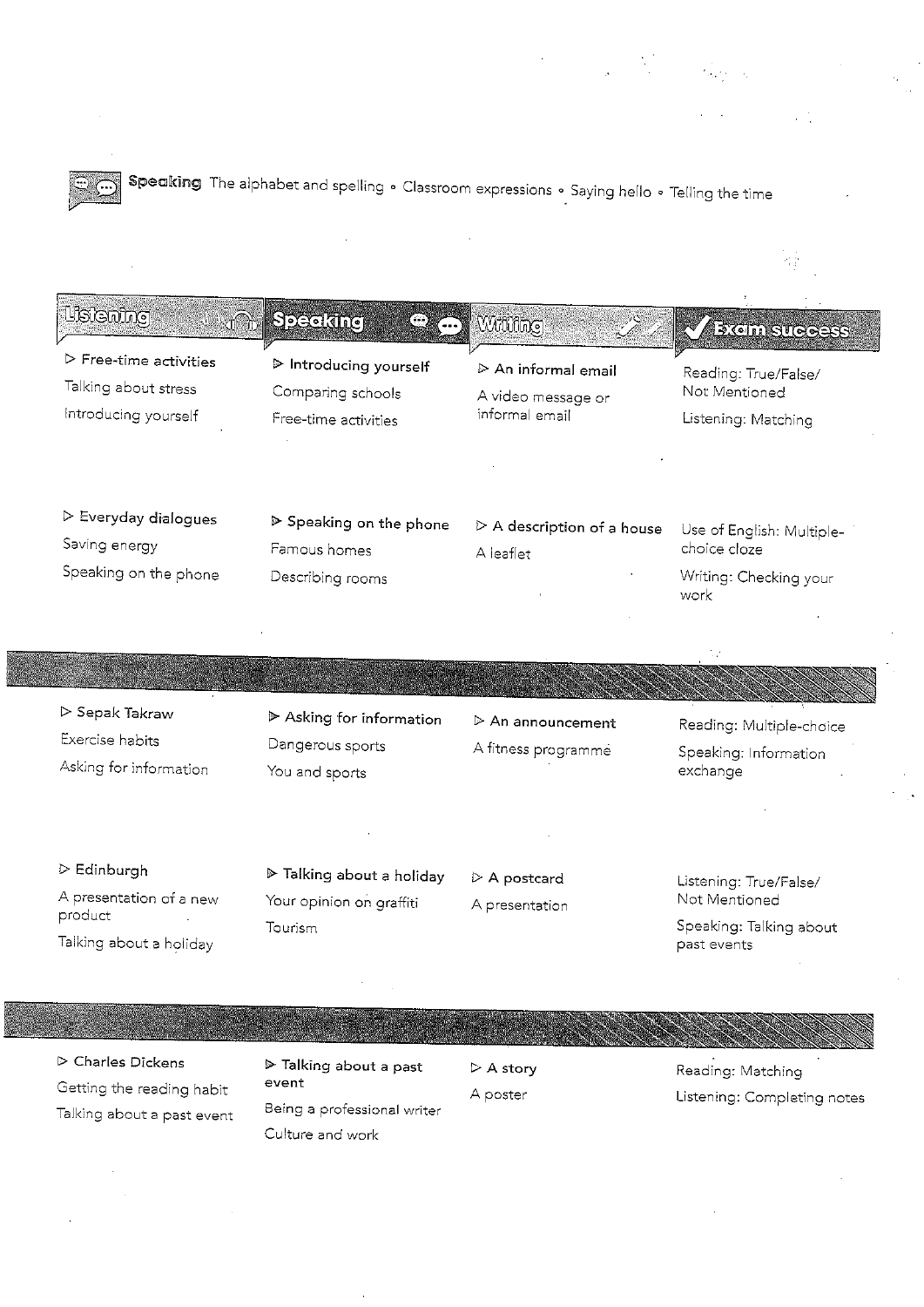|                              |                                    | Vocabulary Q <sup>or</sup>                                             | <b>Reading</b> (1)                                                                                                | Grannaer<br>G                                                                                                   | Life skills                                             |
|------------------------------|------------------------------------|------------------------------------------------------------------------|-------------------------------------------------------------------------------------------------------------------|-----------------------------------------------------------------------------------------------------------------|---------------------------------------------------------|
| <b>Online</b>                | Eoi woll,<br>live well<br>p78      | Food and drink<br>Containers                                           | $\triangleright$ What's in your<br>food?<br>The Eatwell plate<br>Invitations                                      | .<br>C<br>Countable and<br>uncountable nouns<br>some/any/a/an<br>a lot of/much/many ·<br>should/shouldn't       | Physical<br>well-being:<br>Planning a<br>balanced diet  |
|                              | <b>Calevay to exams: Units 5-6</b> | 590                                                                    |                                                                                                                   |                                                                                                                 |                                                         |
| $\mathbf{U}$ of $\mathbf{U}$ | Wildlife<br>watch<br>p92           | Wild animals and<br>insects<br>The natural world<br>The weather        | $\triangleright$ Wild Bear<br>prepares to attack<br>again!<br>A quick introduction<br>to infographics<br>Messages | the going to<br>will/won't<br>Present continuous for<br>future                                                  | Numeracy:<br>Using infographics                         |
| Uili <sup>8</sup>            | The world<br>around me<br>p104     | Feelings<br>Personality<br>Social problems                             | $\triangleright$ Happy<br>teenagers?<br>Three charities<br>A newspaper<br>editorial and letter                    | Comparative<br>adjectives<br>Superlative adjectives<br>Articles                                                 | Social skills and<br>citizenship:<br>Helping a charity  |
| $\mathscr{A}_\ell$           | Cateway to exams Units 7-3         | p16                                                                    |                                                                                                                   |                                                                                                                 |                                                         |
| $\odot$<br>j                 | Top shops<br>p118                  | Clothes<br>Accessories<br>Shops                                        | $\triangleright$ T-shirts that tell<br>a story<br>Sweatshops                                                      | 圈<br>Present perfect<br>Present perfect with ever<br>and never<br>Present perfect with just,<br>already and yet | Money and<br>finance:<br>Investigating<br>ethical trade |
| 00100                        | Brilliant<br>brains<br>p130        | Useful inventions<br>Creating and<br>inventing<br>Nouns ending in -ion | i≻ Women<br>inventors<br>Pyramids of glass<br>discovered in the<br>ocean<br>A biography                           | The passive<br>The passive with by<br>Zero conditional<br>First conditional                                     | ICT:<br>Checking<br>information on the<br>Internet      |
|                              | Cateway to exams Units 2-10        | 5142                                                                   |                                                                                                                   |                                                                                                                 |                                                         |
|                              | Unit-by-unit wordlist p144         |                                                                        | Exam success                                                                                                      | p152                                                                                                            | Communication activities<br>p154                        |

 $\label{eq:2.1} \frac{1}{\sqrt{2}}\int_{0}^{\infty}\frac{1}{\sqrt{2\pi}}\left(\frac{1}{\sqrt{2\pi}}\int_{0}^{\infty}\frac{1}{\sqrt{2\pi}}\left(\frac{1}{\sqrt{2\pi}}\int_{0}^{\infty}\frac{1}{\sqrt{2\pi}}\right)\frac{1}{\sqrt{2\pi}}\right)\frac{1}{\sqrt{2\pi}}\frac{1}{\sqrt{2\pi}}\int_{0}^{\infty}\frac{1}{\sqrt{2\pi}}\frac{1}{\sqrt{2\pi}}\frac{1}{\sqrt{2\pi}}\frac{1}{\sqrt{2\pi}}\frac{1}{\sqrt{2\pi}}\$ 

 $\label{eq:2.1} \frac{1}{\sqrt{2\pi}}\left(\frac{1}{\sqrt{2\pi}}\right)^{2} \left(\frac{1}{\sqrt{2\pi}}\right)^{2} \left(\frac{1}{\sqrt{2\pi}}\right)^{2} \left(\frac{1}{\sqrt{2\pi}}\right)^{2} \left(\frac{1}{\sqrt{2\pi}}\right)^{2} \left(\frac{1}{\sqrt{2\pi}}\right)^{2} \left(\frac{1}{\sqrt{2\pi}}\right)^{2} \left(\frac{1}{\sqrt{2\pi}}\right)^{2} \left(\frac{1}{\sqrt{2\pi}}\right)^{2} \left(\frac{1}{\sqrt{2\pi}}\right)^{2$ 

 $\sim 10^6$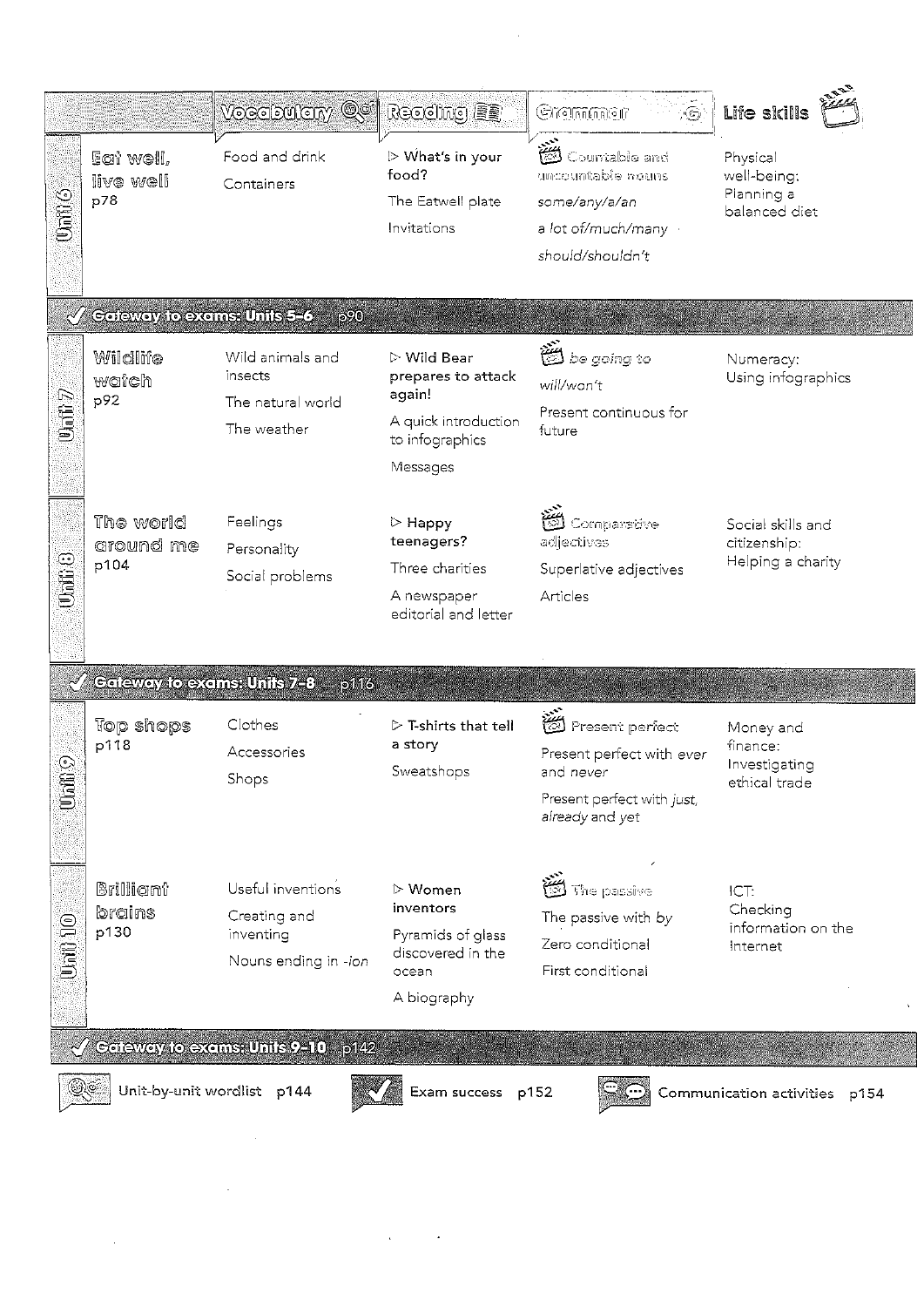| <b>Usiening</b>                                                                                  |                                                                                                                               |                                                               |                                                                               |
|--------------------------------------------------------------------------------------------------|-------------------------------------------------------------------------------------------------------------------------------|---------------------------------------------------------------|-------------------------------------------------------------------------------|
| đŴ                                                                                               | Speaking<br>$\subset\!\!\!\subset\!\!\!\subset\!\!\!\!\sim$                                                                   | Wriine<br>$\mathbb{C}^2$                                      | <b>EXCITO SUGGESS</b>                                                         |
| $\triangleright$ Fizzy drinks<br>Favourite snacks<br>Ordering food                               | $\triangleright$ Ordering food<br>Your diet<br>Your ideal menu                                                                | $\triangleright$ An invitation<br>A poster                    | Use of English: Missing<br>sentences<br>Writing: Formal and<br>informal style |
|                                                                                                  |                                                                                                                               |                                                               |                                                                               |
| $\triangleright$ Wildlife centres<br>The Northern White Rhino<br>Making suggestions and<br>plans | $\triangleright$ Making suggestions and<br>plans<br>Outdoor activities and<br>survival<br>The natural world where<br>you live | $\triangleright$ A short message<br>A presentation            | Speaking: Pair activities<br>Writing: Handwriting and<br>presentation         |
| $\triangleright$ News stories<br>Helping a charity<br>Describing a photo                         | $\triangleright$ Describing a photo<br>Comparing countries and<br>social problems                                             | $\triangleright$ A formal letter of<br>opinion<br>A list/plan | Use of English: Open cloze<br>Speaking: Describing a<br>photo                 |

 $\triangleright$  Sales Interviews outside a shopping centre Shopping

 $\triangleright$  Shopping A special T-shirt Your clothes

Describing feelings

 $\triangleright$  A job application form

Listening: Multiple-choice Use of English: Dialogue activities

 $\triangleright$  A science TV programme

A student's online investigation

A presentation

 $\triangleright$  A presentation Inventions by women Discussing useful inventions

 $\triangleright$  A biography A video message Speaking: Giving presentations Writing: Paragraphs



Irregular verbs p157



Writing bank p158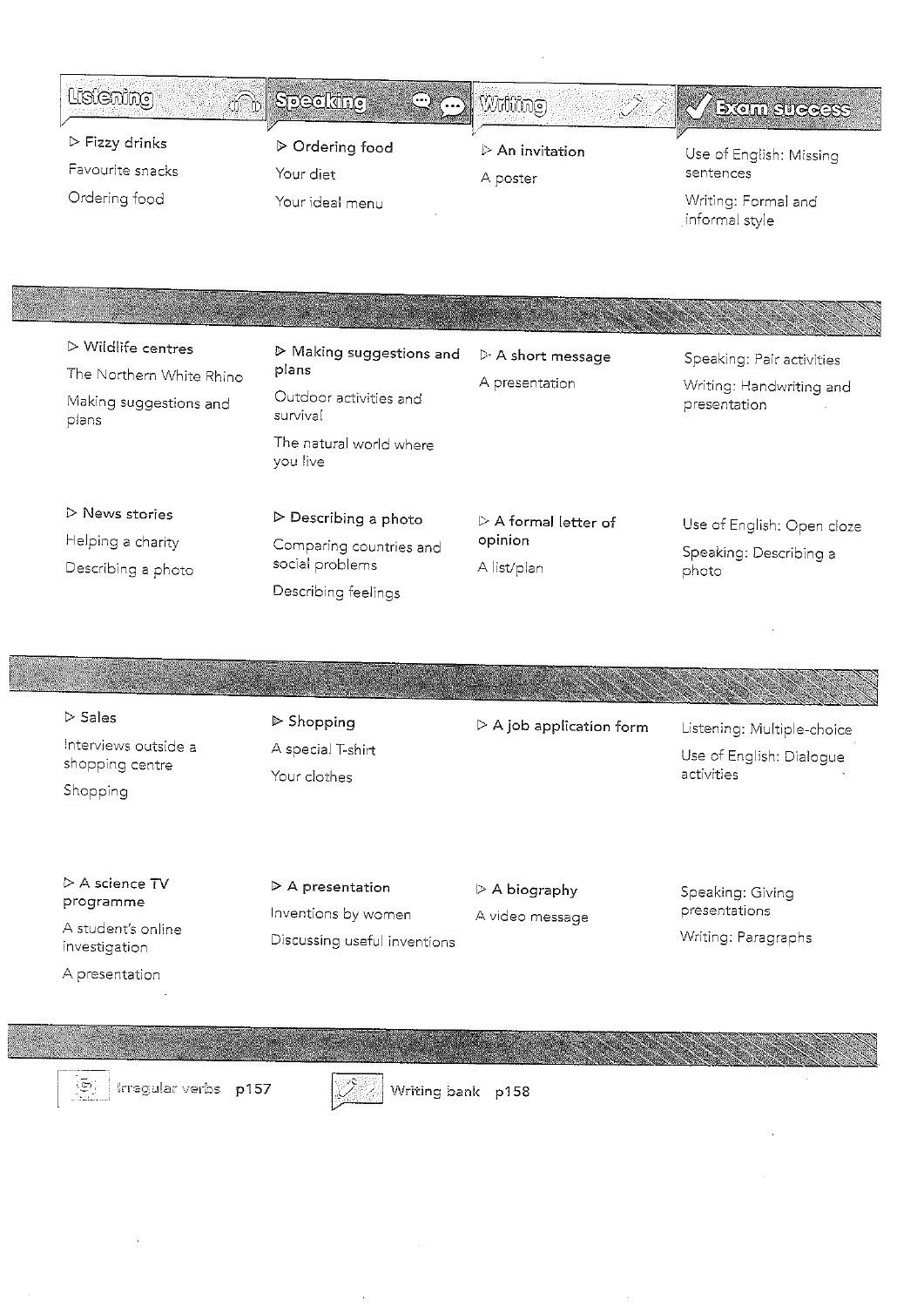## **Gateway A2**

### **1st Trimester Objectives Official Exam Preparation: Cambridge A2 Key**

In the first trimester you should finish units 6 and 7.

This level is for those who are in their second year of A2 classes. At the end of the year, students should be ready to move on to B1.

There is a lot of content in the book, so make sure that you cover everything in the unit in depth to give the students the basis for their future English studies. That said, the Starter unit can be done quickly as it should be revision for all students, and the Gateway to Life sections in each chapter are not particularly useful, unless there is an exercise that is perfect to practice for the end of trimester or Cambridge Key exam.

You should be practicing exercises from the entire Cambridge Key exam each trimester. Some of your students may already know some things about the exam, while most will likely not know anything. Keep in mind that from January 2020 the Cambridge Key exam format has been changed. Make sure that you know which types of exercises will be on the exam so you can explain it to the students.

The Gateway to Exams section at the end of Chapter 6 is great for revising the units if you couldn't complete it earlier and should be completed, however keep in mind the changes in the new Cambridge Key exam.

All new and necessary vocabulary can be found on pages 144-151 in the student's book.

|        | <b>Vocabulary</b>                                       | Grammar                                                                                                         | <b>Cambridge Specific Things</b>                                                                                                                                                                                                                                                                                                       |
|--------|---------------------------------------------------------|-----------------------------------------------------------------------------------------------------------------|----------------------------------------------------------------------------------------------------------------------------------------------------------------------------------------------------------------------------------------------------------------------------------------------------------------------------------------|
| Unit 6 | Food and drink<br>page 78<br>Food containers<br>page 81 | Countable and<br>Uncountable nouns<br>page 80<br>A lot of/many/much and<br>should/shouldn't (advice)<br>page 84 | The listening exercise in this<br>unit is a good chance to work<br>on listening for specific<br>information and paraphrasing.<br>Before beginning the listening<br>exercise, have the students<br>rewrite the ideas in their own<br>words. This will help with<br>understanding the questions<br>asked as well as build<br>vocabulary. |

Aside from just knowing the quantifiers of a lot of, many and much, students should also be familiar with a/an and some/any, so make sure these are practiced during this unit as well.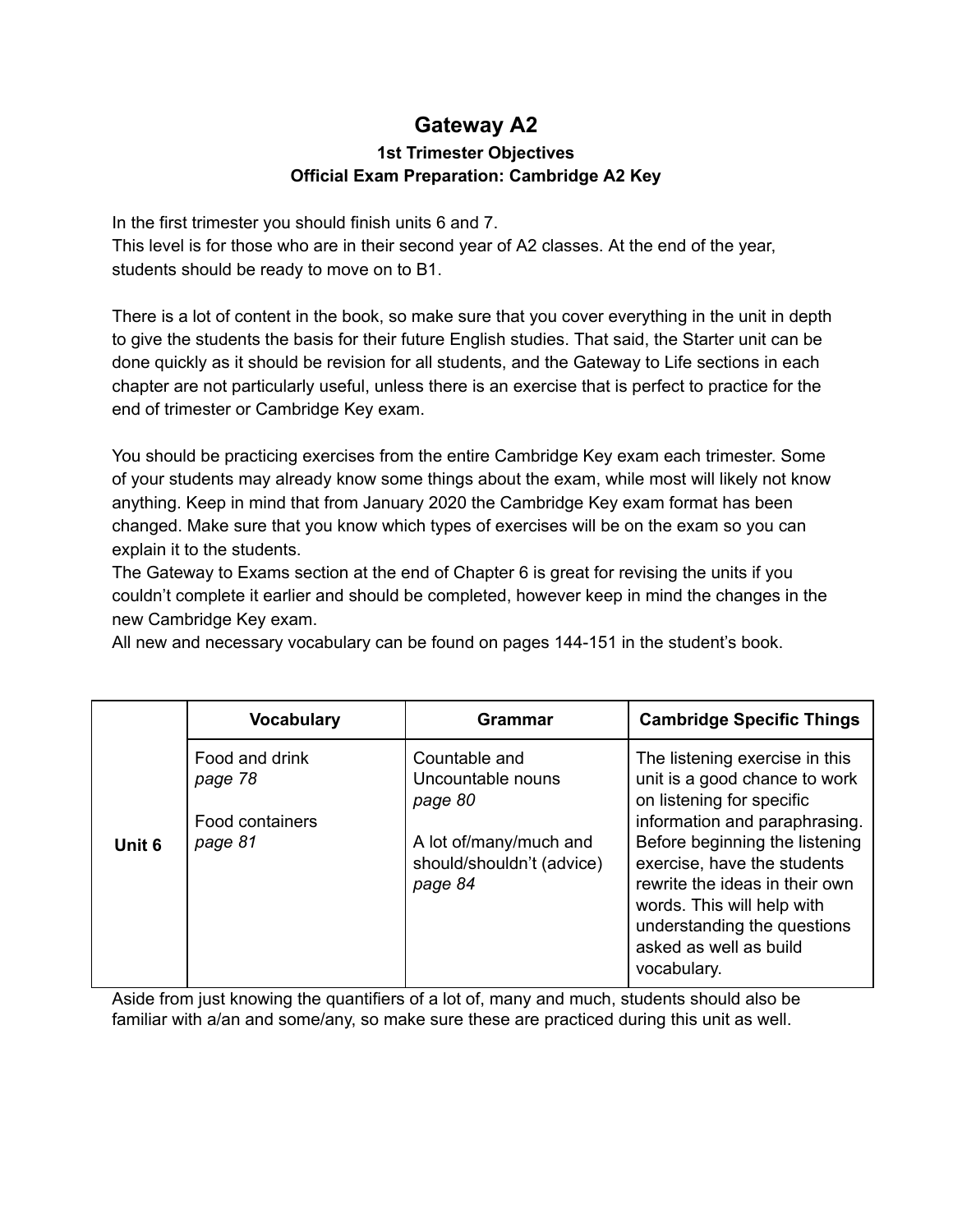|        | <b>Vocabulary</b>                                                                         | <b>Grammar</b>                                                                           | <b>Cambridge Specific Things</b>                                                                                                                                                                                                                                                                                                                                          |
|--------|-------------------------------------------------------------------------------------------|------------------------------------------------------------------------------------------|---------------------------------------------------------------------------------------------------------------------------------------------------------------------------------------------------------------------------------------------------------------------------------------------------------------------------------------------------------------------------|
| Unit 7 | Wild animals and insects,<br>and the natural world.<br>page 92<br>The weather.<br>page 92 | Be going to<br>page 94<br>Will/won't and present<br>continuous for the future<br>page 99 | On page 100, the Speaking<br>exercise can be easily changed<br>to reflect what they will see on<br>the exam. In the new section 2,<br>students must talk to each other<br>about the options given as<br>pictures and whether they like<br>the activity/want to do the<br>activity/know about the activity.<br>The Speaking bank can be<br>easily modified in class to use |
|        |                                                                                           |                                                                                          | expressions that ask each other<br>for their opinion, or give their<br>opinion on their classmate's<br>idea.                                                                                                                                                                                                                                                              |

The three future tenses in English can be confusing for new learners. Students must know the differences between the three and when each is used, ie *will* for decisions made at the moment vs *present continuous* for concrete plans.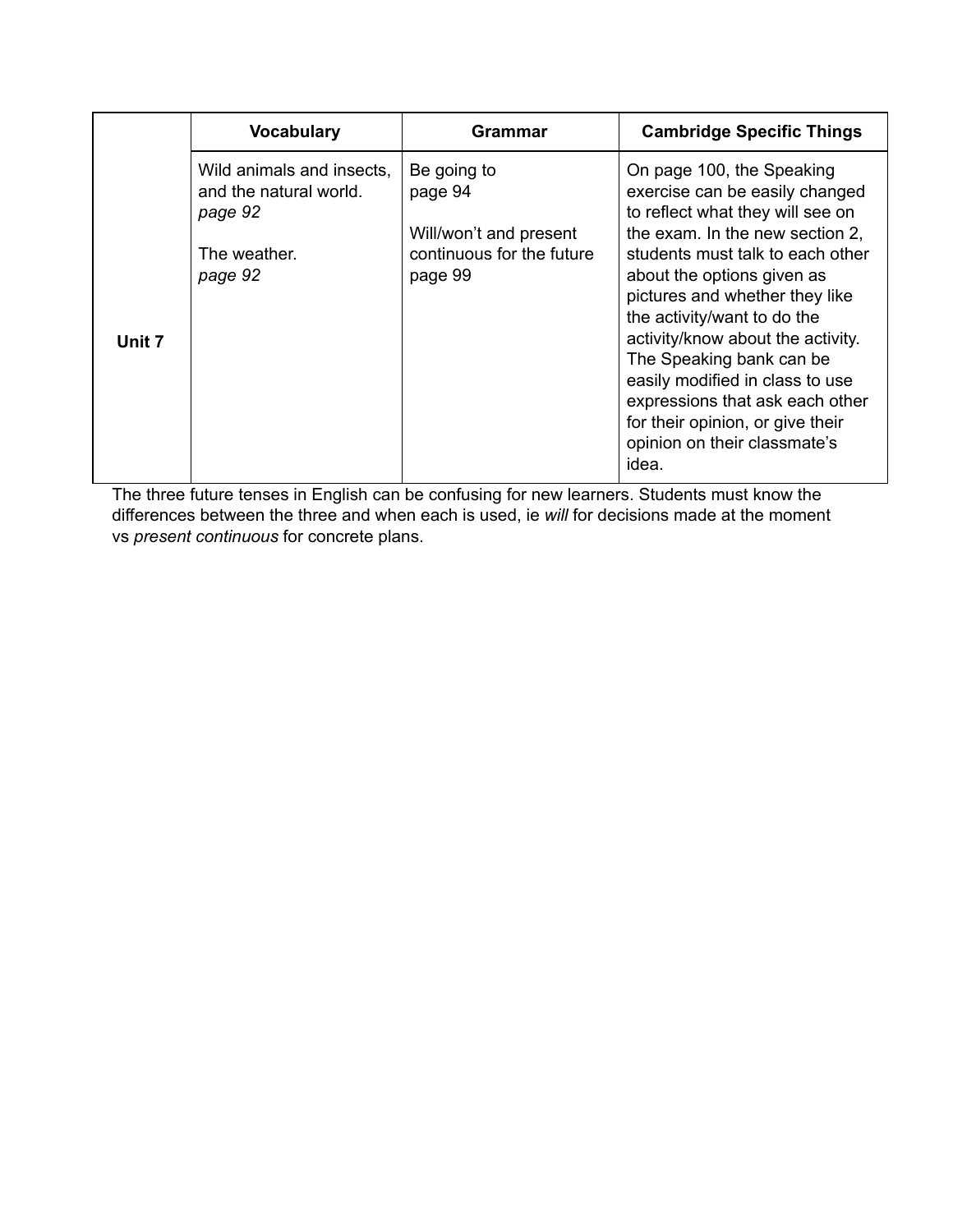#### **Gateway A2 2nd Trimester Objectives Official Exam Preparation: Cambridge A2 Key**

In the first trimester you should complete units 8 and 9.

This level is for those who are in their second year of A2 classes. At the end of the year, students should be ready to move on to B1.

There is a lot of content in the book, so make sure that you cover everything in the unit in depth to give the students the basis for their future English studies. That said, the Starter unit can be done quickly as it should be revision for all students, and the Gateway to Life sections in each chapter are not particularly useful, unless there is an exercise that is perfect to practice for the end of trimester or Cambridge Key exam.

You should be practicing exercises from the entire Cambridge Key exam each trimester. Some of your students may already know some things about the exam, while most will likely not know anything. Keep in mind that from January 2020 the Cambridge Key exam format has been changed. Make sure that you know which types of exercises will be on the exam so you can explain it to the students.

The Gateway to Exams section at the end of Chapter 8 is great for revising the units if you couldn't complete it earlier and should be completed, however keep in mind the changes in the new Cambridge Key exam.

All new and necessary vocabulary can be found on pages 144-151 in the student's book.

|        | <b>Vocabulary</b>                                                          | Grammar                                                                      | <b>Cambridge Specific Things</b>                                                                                                                                                                                                                                                               |
|--------|----------------------------------------------------------------------------|------------------------------------------------------------------------------|------------------------------------------------------------------------------------------------------------------------------------------------------------------------------------------------------------------------------------------------------------------------------------------------|
| Unit 8 | <b>Feelings and Personality</b><br>page 104<br>Social Problems<br>page 107 | Comparative adjectives<br>page 106<br>Superlative adjectives<br>page 110-111 | The reading on page 105 is a<br>great exercise to practice a<br>similar revised exercise on the<br>new exam format. Make sure<br>the students understand to<br>read only one of the blog posts<br>first, then match it to possible<br>answers before continuing to<br>the next blog post. This |
|        |                                                                            |                                                                              | reduces confusion, and<br>therefore saves them time                                                                                                                                                                                                                                            |

While Spanish students will understand and be comfortable with the concept of more/most from this unit, using the -(i)er/-(i)est endings for comparative/superlative adjectives will be a little bit more work for them. Using many games, like tic tac toe, jeopardy or similar guessing games will help them to understand the different categories of changes the adjectives undergo, before you move onto adapting them into sentences. Remember that there are many resources online and at the academies to help you teach these concepts too.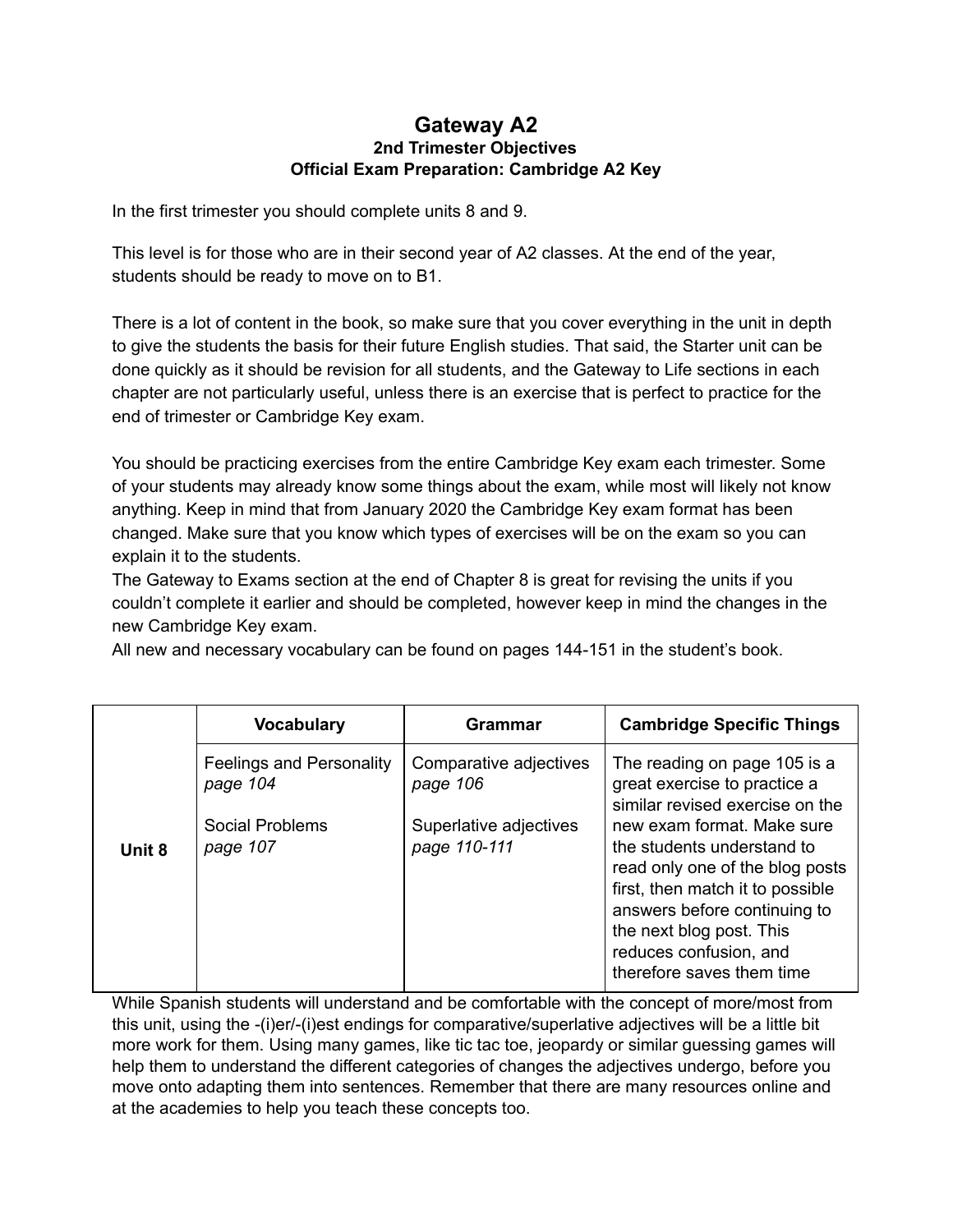|        | <b>Vocabulary</b>                                                      | <b>Grammar</b>                                                                                                       | <b>Cambridge Specific Things</b>                                                                                                                                                                                                                                                                                                                                                                                                                                                                                                                                                                           |
|--------|------------------------------------------------------------------------|----------------------------------------------------------------------------------------------------------------------|------------------------------------------------------------------------------------------------------------------------------------------------------------------------------------------------------------------------------------------------------------------------------------------------------------------------------------------------------------------------------------------------------------------------------------------------------------------------------------------------------------------------------------------------------------------------------------------------------------|
| Unit 9 | <b>Clothes and Accessories</b><br>page 118<br><b>Shops</b><br>page 121 | <b>Present Perfect (with</b><br>never/ever)<br>page 120<br>Present perfect with just,<br>already and yet<br>page 125 | The listening section in this<br>unit is a repeat of the same<br>type of listening from Unit 8. If<br>you have another source for a<br>different listening exercise,<br>feel free to use it, but only if it<br>reflects the level and what an<br>official Cambridge exam looks<br>like.<br>The writing exercise is also not<br>particularly relevant to what<br>the students do in the<br>Cambridge exam, although it<br>can be good for reminding<br>students of what important<br>information they need to give<br>in official situations like this, ie<br>Cambridge exams, school<br>inscriptions, etc. |

The use of the present perfect is very difficult for Spanish students to understand/use effectively, and they confuse it with the past simple often. Make sure that they have plenty of exercises to practice this, and use the books in the centres as well for these grammar points, as well as any grammar games/resources that you find online.